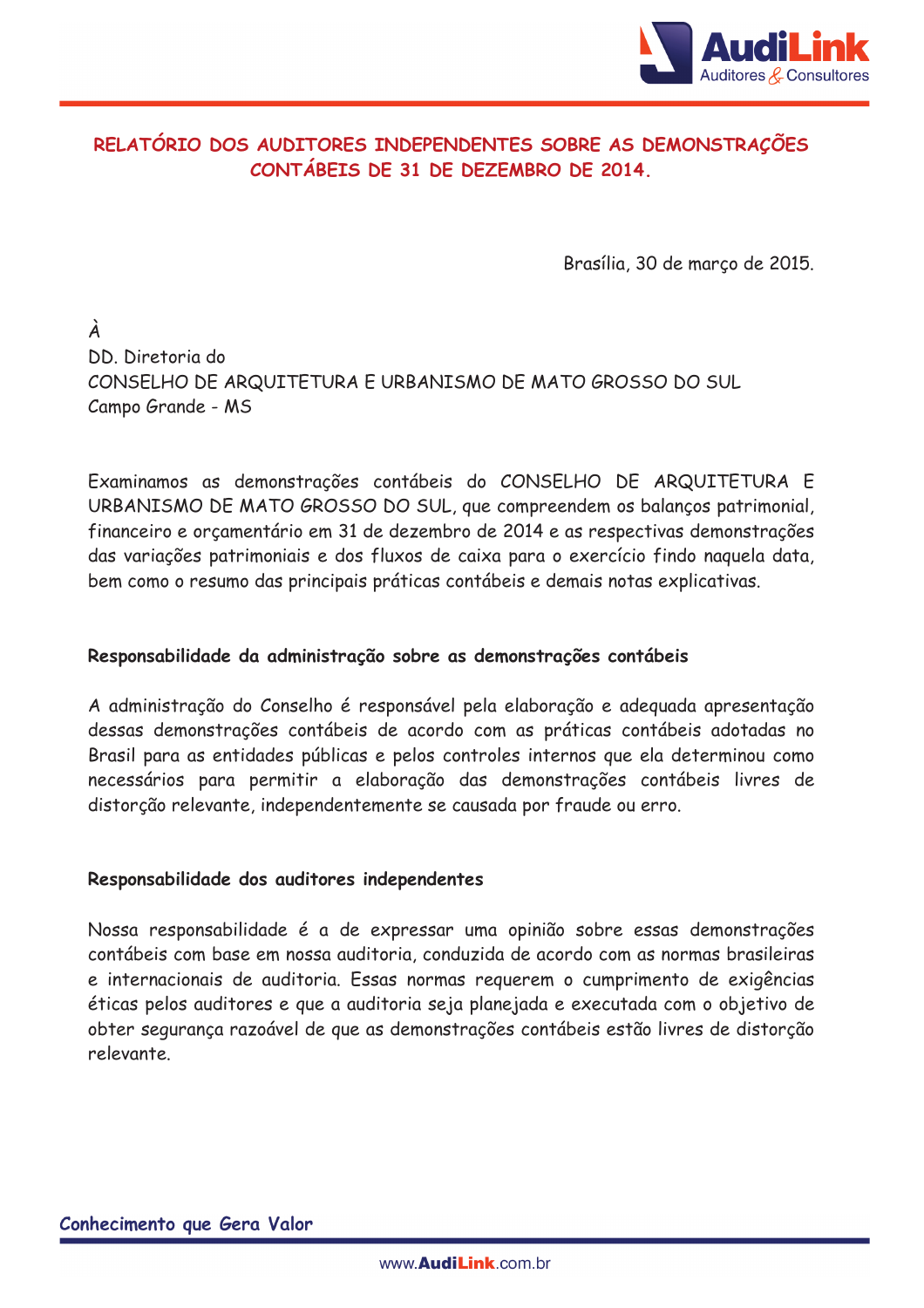

Uma auditoria envolve a execução de procedimentos selecionados para obtenção de evidência a respeito dos valores e divulgações apresentados nas demonstrações contábeis. Os procedimentos selecionados dependem do julgamento do auditor, incluindo a avaliação dos riscos de distorção relevante nas demonstrações contábeis, independentemente se causada por fraude ou erro. Nessa avaliação de riscos, o auditor considera os controles internos relevantes para a elaboração e adequada apresentação das demonstrações contábeis do Conselho para planejar os procedimentos de auditoria que são apropriados nas circunstâncias, mas não para fins de expressar uma opinião sobre a eficácia desses controles internos do Conselho. Uma auditoria inclui, também, a avaliação da adeguação das práticas contábeis utilizadas e a razoabilidade das estimativas contábeis feitas pela administração, bem como a avaliação da apresentação das demonstrações contábeis tomadas em conjunto.

Acreditamos que a evidência de auditoria obtida é suficiente e apropriada para fundamentar nossa opinião sem ressalva.

## Opinião

Em nossa opinião, as demonstrações contábeis acima referidas apresentam adeguadamente, em todos os aspectos relevantes, a posição patrimonial e financeira do CONSELHO DE ARQUITETURA E URBANISMO DE MATO GROSSO DO SUL em 31 de dezembro de 2014, o desempenho de suas operações e as variações patrimoniais e os seus fluxos de caixa para o exercício findo naguela data, de acordo com as práticas contábeis adotadas no Brasil aplicáveis às entidades públicas e Lei nº 4.320/64.

#### Outros Assuntos

## Normas brasileiras de contabilidade aplicadas ao setor público

O CONSELHO DE ARQUITETURA E URBANISMO DE MATO GROSSO DO SUL é uma autarquia subordinada à administração federal, e seque os normativos expedidos pela Secretaria do Tesouro Nacional - STN, portanto, com base na Resolução CFC nº 1.268, de 10 de dezembro de 2009, que desobriga as entidades do setor público que estejam sujeitas a legislação específica, à aplicação das Normas Brasileiras de Contabilidade Aplicadas ao Setor Público - NBC T 16.1 a 16.10, o Conselho está dispensado da adoção das referidas normas no exercício de 2014.